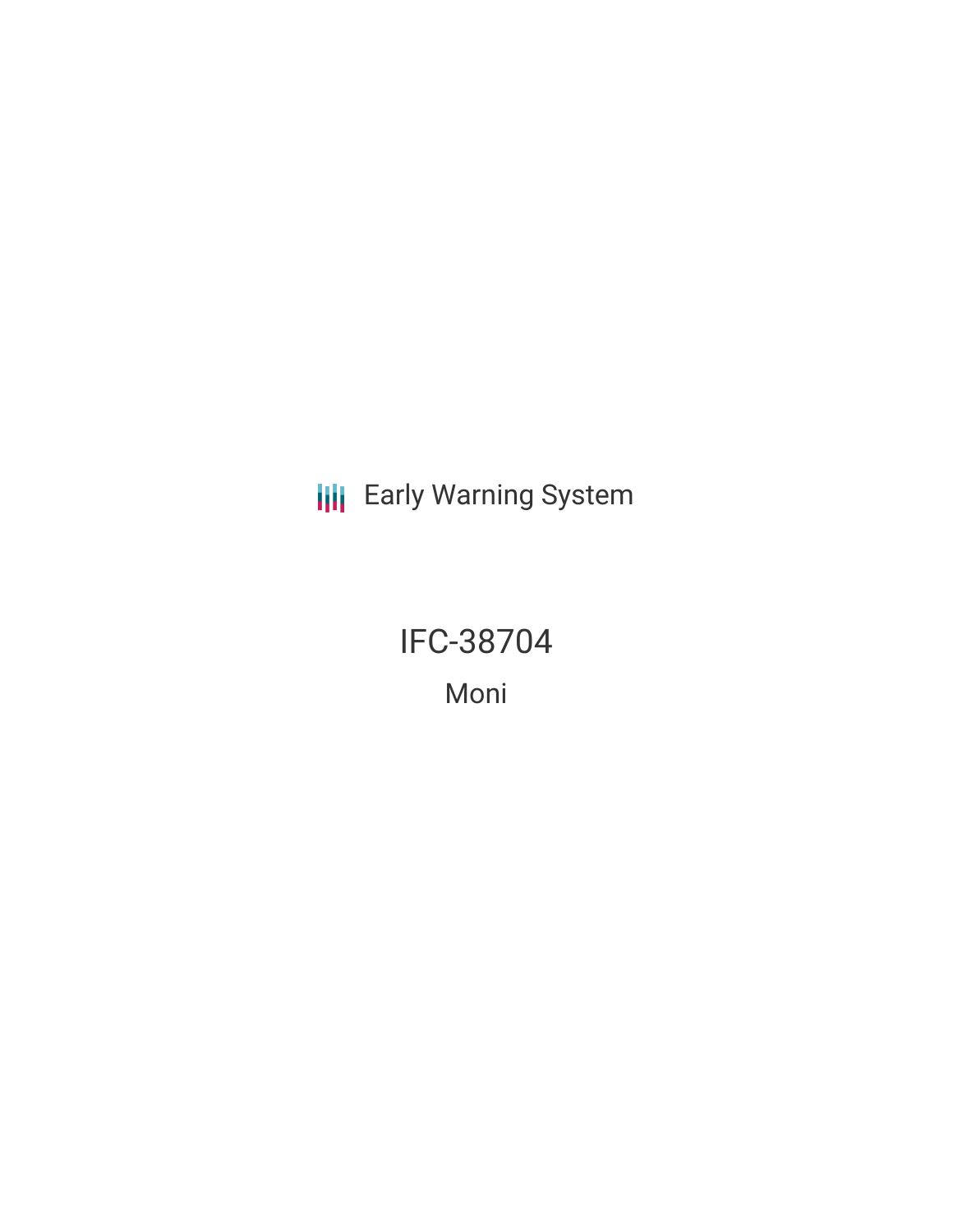## **Quick Facts**

Moni

Early Warning System

| <b>Countries</b>               | Argentina                               |
|--------------------------------|-----------------------------------------|
| <b>Financial Institutions</b>  | International Finance Corporation (IFC) |
| <b>Status</b>                  | Approved                                |
| <b>Bank Risk Rating</b>        | C                                       |
| <b>Voting Date</b>             | 2016-10-25                              |
| <b>Borrower</b>                | <b>MONI</b>                             |
| <b>Sectors</b>                 | Communications                          |
| <b>Investment Type(s)</b>      | Equity                                  |
| <b>Investment Amount (USD)</b> | \$3.00 million                          |
| <b>Project Cost (USD)</b>      | $$3.00$ million                         |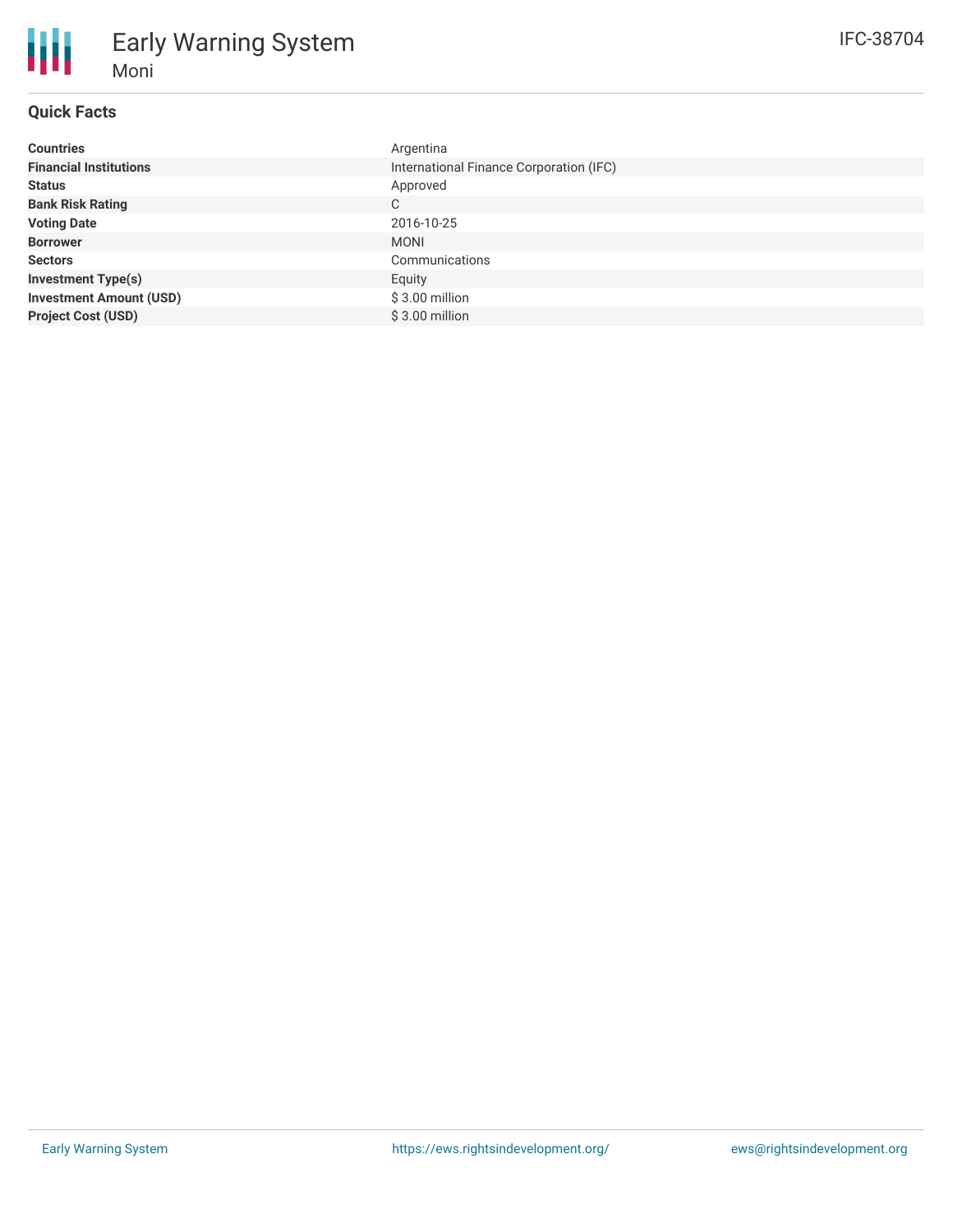

Early Warning System

## **Project Description**

The proposed project consists in an up to US\$3 million equity investment in the Series B Equity Funding Round in Moni ("the Company"), a mobile wallet and financial services provider in Argentina to expand their operations that help to extend financial services to underbanked and increases efficiency in the country's financial services market.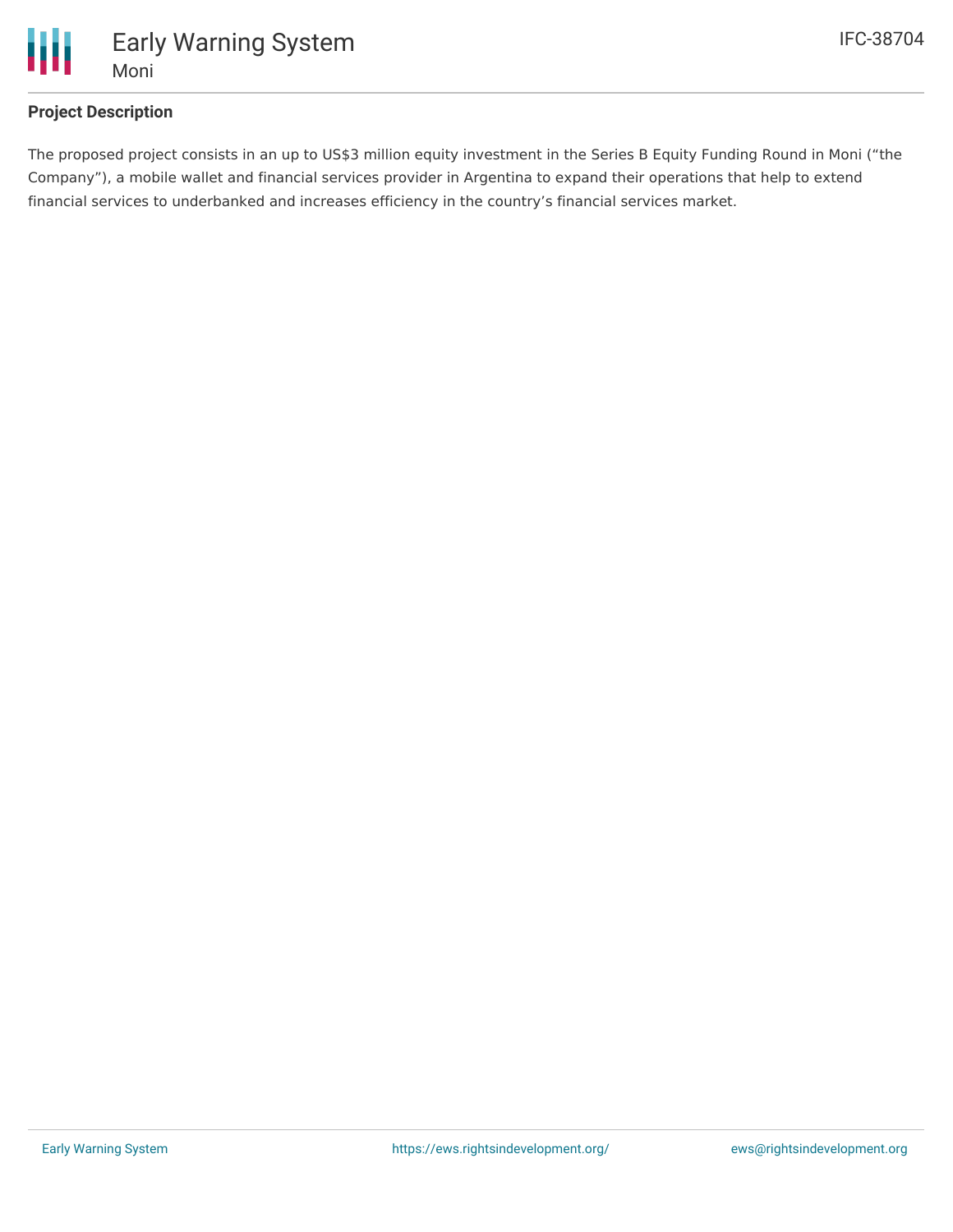# **Investment Description**

• International Finance Corporation (IFC)

The project sponsors are Alejandro Estrada (Founder & co-CEO) and Juan Pablo Bruzzo (Founder and co-CEO). Alejandro Estrada was formerly CEO & Board Member of Banco Privado (sold to Banco Macro), Founder & Co-CEO of DineroMail, Ibillionaire, and investor on several internet ventures. Juan Pablo Bruzzo was formerly Marketing VP at DeRemate, also co-Founder and co-CEO of Dinero Mail and an investor on several internet ventures.